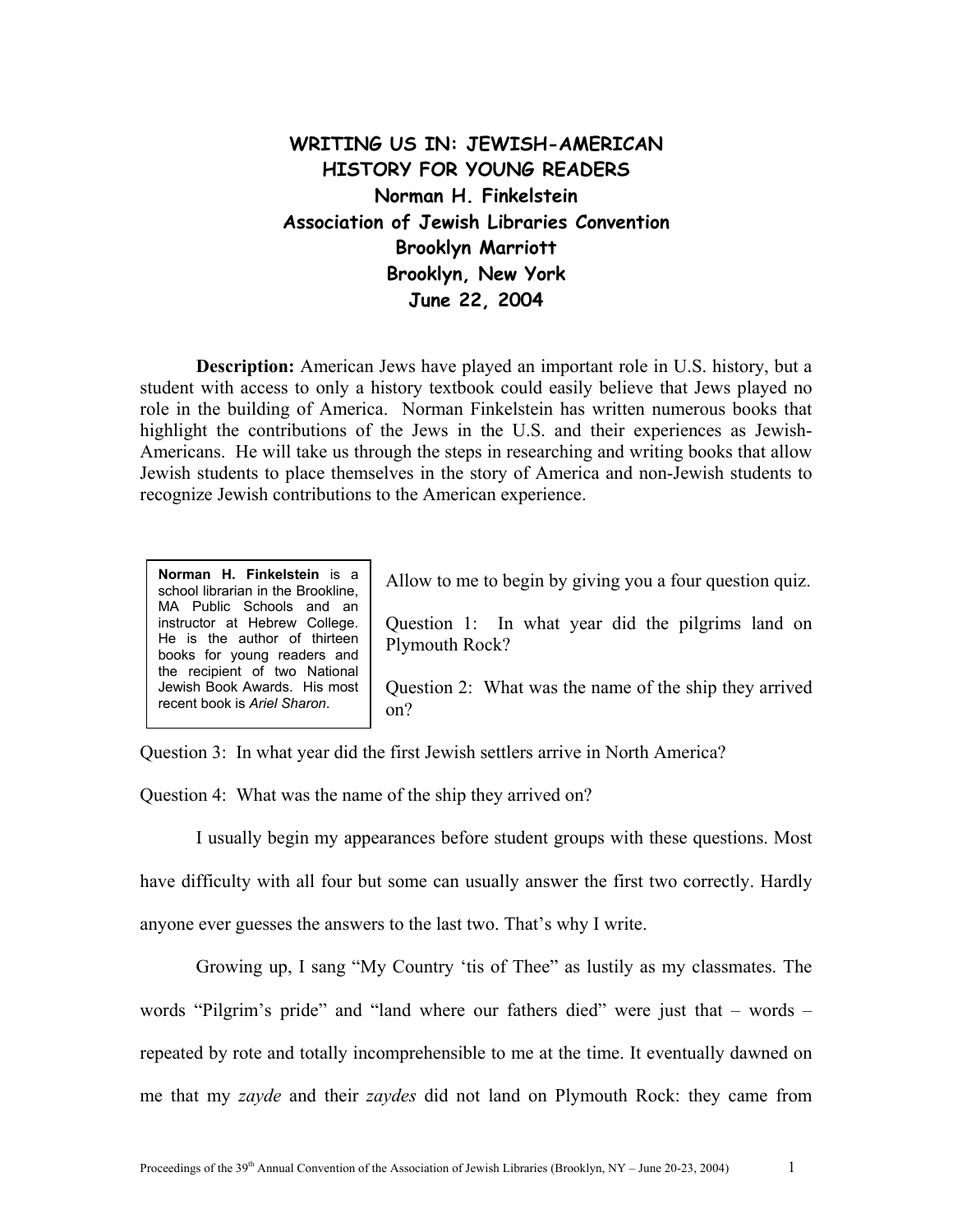Kilikiev and Cipeletsu in the early twentieth century. Although my family's American roots were planted later than the Pilgrims', I knew early on that didn't matter. My Yiddish speaking grandparents and I were as American as Miles Standish and John Wayne. This year we celebrate the  $350<sup>th</sup>$  anniversary of Jewish settlement in our country a perfect time to reflect on how far we've come and how much we need to do to insure the inclusion of Jews in the story of America.

Professionally, I am a public school librarian and a teacher at Prozdor, the supplementary Jewish high school of Hebrew College in Boston. Each venue allows me a perspective into the knowledge base of young people. The typical student, Jewish or not, is largely unfamiliar with the roles American Jews have played in the history of our country. They read of Roger Williams and William Penn but not of Asser Levy. They learn of Paul Revere and Thomas Jefferson but not of Haym Salomon. They hear of Susan B. Anthony but not of Henrietta Szold and Ernestine Rose. In an age of multicultural sensitivity, Jews are often written out of American history.

Indeed the blessings of America have become something of a curse. We Jews are indisputably a minority, yet to many of our fellow Americans we've become just another group of white folks, swallowed up into the mainstream. Because of this friendly assimilation, Jewish children experience a disconnect between their lives as Americans and Jews. That's where I come in.

Each of the thirteen non-fiction books I have written focuses on an era, theme or individual in history. As I wrote each book I knew two conflicting things about my readers. First, they do not want to be written to in a condescending manner. Second, they probably have little or no historical connection to my subject matter. So, I, as the writer,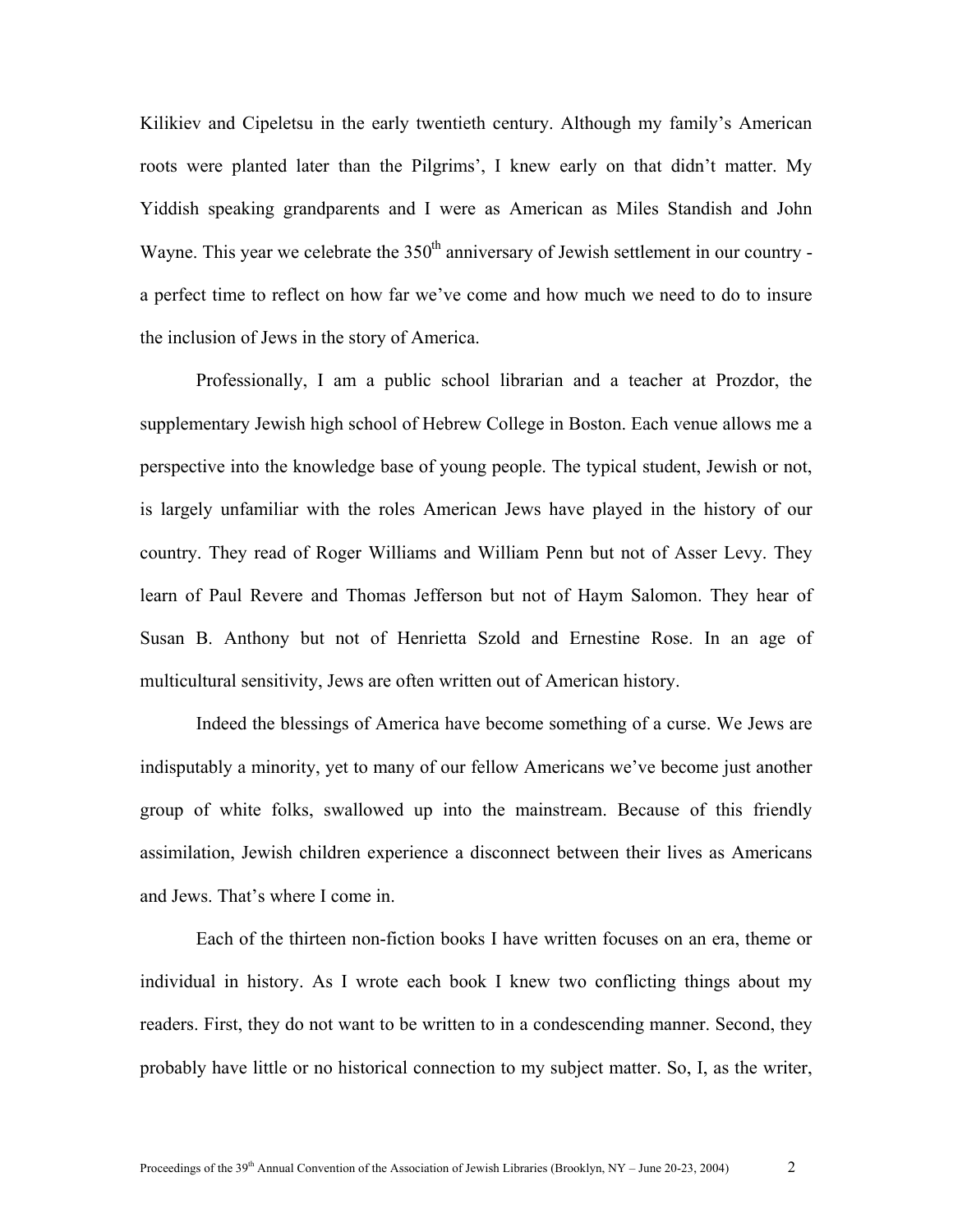had to be careful not to assume any prior knowledge while providing just enough background for my readers to understand what I am writing about. This can be dangerous. How much supporting information do I need to present? Where do I stop? What do I omit? It's a balancing act. If I'm not careful, the background information can quickly overtake the main subject of the book.

My goal is to write a book that is authoritative yet understandable. I want readers to enjoy reading it. Before even beginning preliminary research, I ask myself a couple of questions.

- 1. What will be the book's focus?
- 2. What do I want my readers to learn?
- 3. What do I need to learn?

All writers, no matter how old, come to their writing with certain "built in" experiences. Those of us over a certain age call it "life." Since young readers don't come to books with a comprehensive set of life experiences, a writer has to give readers an overview experience that provides context to a specific event. There is nothing I enjoy more than connecting with the wonderful world of archivists and librarians. Research visits to such various places as the American Jewish Historical Society, the Library of Congress, Jewish cemeteries and the Gomez Mill House bring me to primary source material that enrich my books. When I start a new book, I work from an outline to give me a "feel" for the entire book. Then, I treat each chapter as a kind of "mini" book that is self-contained with the topic at hand and necessary background information.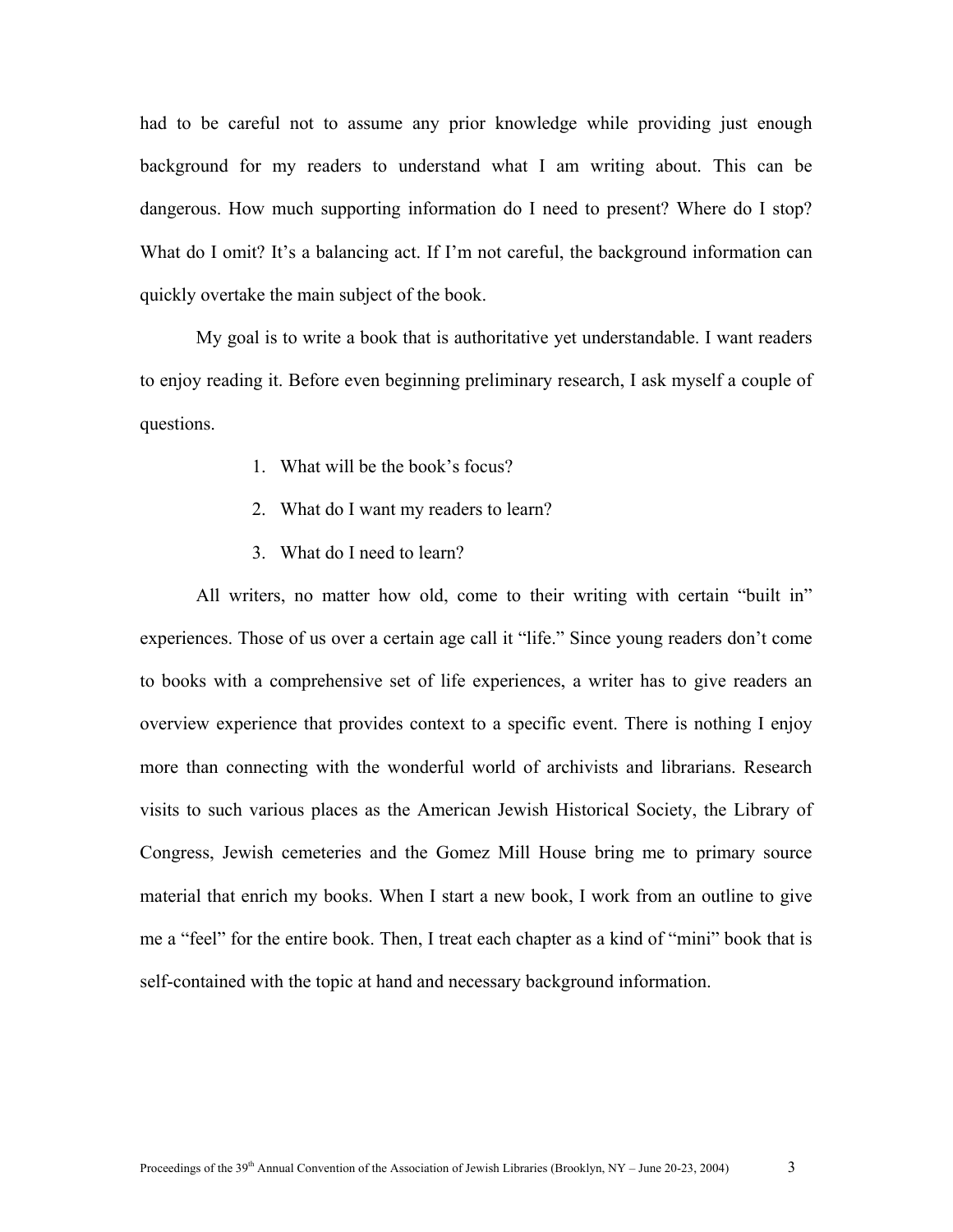When I finally finish a first draft, I let my mind go blank – or at least as blank as a twelve year old's mind can get – and go back over the masterpiece paragraph by paragraph with one important question in the back of my mind. Do I really get it?

My eight Jewish content books hold a special place in my heart. When Senator Joseph Lieberman accepted the 2000 nomination as the Democratic Party's vice presidential candidate, he marveled aloud – "Is this a great country, or what?' I've grown up with the same "gee-whiz" wonderment. When I was a child, there were no Jewish United States senators, there were no women rabbis, only Jews ate bagels and the mere appearance of a Jewish entertainer on radio or television created excitement.

Times certainly have changed. Jews have gone from being insecure immigrants to full participants in every aspect of American public and social life. Since 1654 we've reshaped our culture and religion to fit a democratic America. In the process, we have influenced American society in many ways. It's that message of inclusion that I try to convey in my writing for young Americans.

What do I want my readers to know?

First, I want my readers to realize that Jews have been involved in the building of America from the very beginning. In The Other 1492 I trace the arrival of the first Jewish settlers in New Amsterdam in 1654 by highlighting their struggle for equal rights. I pay special attention to Asser Levy, the first authentic Jewish-American hero. He gets little notice in history book accounts of colonial America yet he "did more than gain equal rights for himself and the small group of Jewish refugees. As an outsider in a small settlement he risked social and economic isolation by his outspoken demands for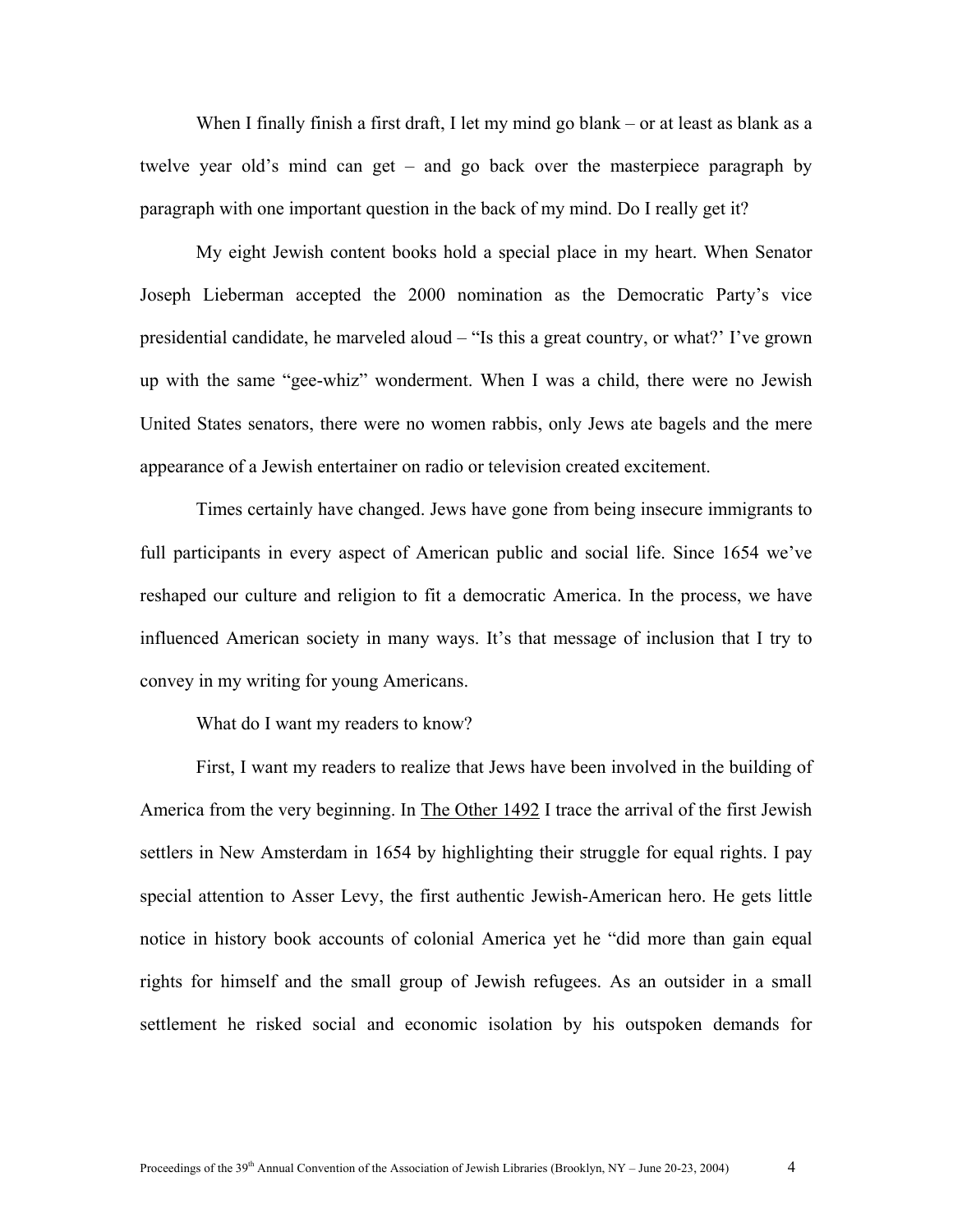equality. He set the scene for an America where, years later, determined individuals could fight for rights and freedom for all citizens.["1](#page-6-0)

Second, I want my readers to be aware of Israel. With Israel on the receiving end of so much negative publicity, it is important that Jewish children understand the special relationship between the United States and Israel. In Friends Indeed I try to explain why Israel is so often in the news. "When it is midmorning in New York, it is already late afternoon in Jerusalem. Sunday in Israel is a normal workday. Schools, businesses, and government offices are all open…In the United States, weekends are normally quiet news periods. But thanks to modern satellite communications, Americans can tune in to any of the Sunday morning network news programs and probably see a live report from Israel…." $^{32}$ 

Third, I want young people with no historical memories to understand and appreciate the commitment of American Jews to the fight for civil rights. In an era when anti-Semitism threatens to remove all recognition of the role played by Jews in the fight for equal rights in the United States, I want them to fully understand just how much the shared history of both Jews and African Americans unite rather than divide them. In Heeding the Call I describe the friendship between the Reverend Martin Luther King, Jr. and Rabbi Abraham Joshua Heschel. Heschel's "lifelong study of the biblical prophets deeply affected his commitment to activism. When the civil rights movement developed in the late 1950s, Heschel responded not only with words but with deeds. His understanding of Judaism was based on the belief that religious thoughts must be accompanied by righteous actions in the secular world."<sup>3</sup>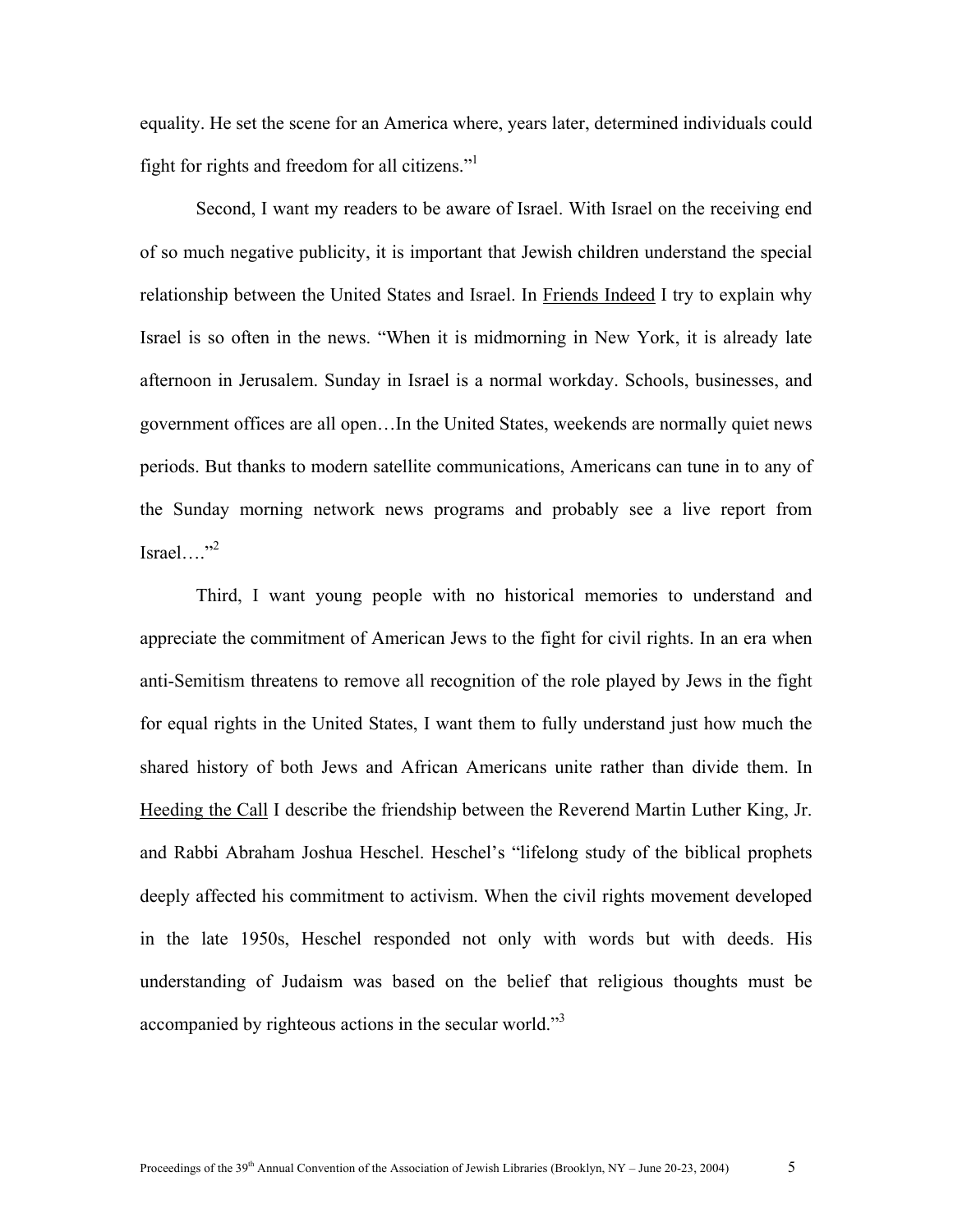Finally, I want my young readers to find themselves in the history of America. I want them to understand the complexities of being both Jewish and America. I want them to appreciate how in the space of a century American Jews went from learners of American culture to its creators. I want them to feel a sense of pride in how far we've come. In Forged in Freedom I present a series of seemingly unconnected turning points that shaped who we've become as an American Jewish community. I introduce such diverse individuals as Clara Lemlich, Irving Berlin, Philip Roth and Bugsy Siegal. "In spite of this progress, American Jews, as a group, still feel insecure about themselves and their future. They are, after all, a shrinking minority. From a high of 4 percent of the American population in 1950 to somewhere around 2.7 percent in 2000, Jews are not numerically significant. …Although the advances made by Jews ally them more to the mainstream than to the margins of American life, they still see themselves as a vulnerable minority. Their high profile has given them such exposure that many Americans, when asked to guess the percentage of Jews in the United States, frequently respond with answers of 40 and 50 percent!

As Jews became a driving force in the building of the United States, they also created a uniquely American form of Jewish community and religion. Many compared the Jewish experience in this county with the Golden Age of Jews in Spain centuries earlier. Yet, as in Spain, all was not perfect. In spite of many advances, American Jews have become increasingly concerned about their relationship with Israel, and the family and communal issues of intermarriage, assimilation, declining numbers and loss of Jewish literacy."<sup>[4](#page-6-3)</sup>

Yet, from the very beginning, each new generation of Jewish immigrants faced these same dilemmas. As librarians, parents and concerned adults, we need to help children and grandchildren become historically literate about their Jewish-American heritage as they grow into positive, educated and committed adults. We need to make